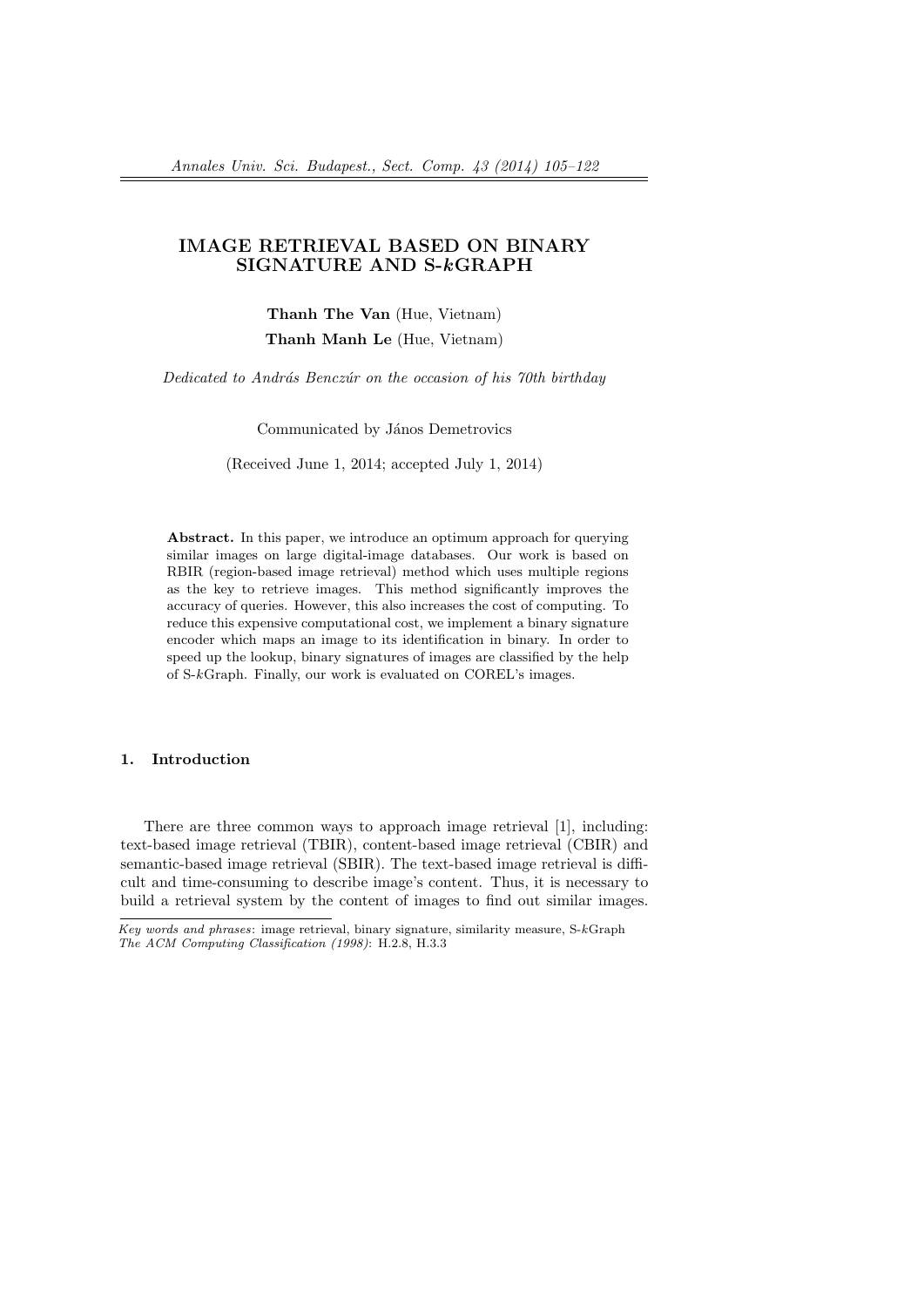Furthermore, when querying an image through a key word or an index, the features of images cannot be described visually. So we need to create a method of extracting image's features to find out images with similar content. Extracting visual features of images is an important task of image retrieval process based on content. However, if we retrieve and compare directly the content of the images, then the problem is complicated, time-consuming and costs a lot of storage space. For this reason, when comparing the image's content, we should improve the query speed and save the storage space.

A number of works related to the query image's content have been published recently, such as Extracting image objects based on the change of histogram value [1], Similarity image retrieval based on the comparison of characteristic regions and the similarity relationship of feature regions on images [2], Color image retrieval based on the detection of local feature regions by Harris-Laplace [3], Color image retrieval based on bit plane and  $L^* a^* b^*$  color space [4], Converting color space and building hash table in order to query the content of color images [5], the similarity of the images based on the combination of the image's colors and texture [9], using the EMD distance in image retrieval [10], the image indexing and retrieval technique VBA (Variable-Bin Allocation) based on signature bit strings and S-tree [11], etc.

However, if the method of comparing the similarity of the content is inefficient, the results of querying are the images with content not related to the requested query. The approach of the paper is to create the binary signature of an image. The content of the paper aims to query efficiently "*similarity images*" in a large image database system.

The paper approaches the semantic description of image's content through a binary signature and builds a data structure to store binary signatures. This data structure presents the relationship among the binary signatures as well as image's contents. Based on the description of the semantic relationship of this data structure, the paper finds out the similarity image in content on COREL's image database [6]. The paper devotes the two main sections to reduce the amount of query storage and to speed up image query on the large image database.

**The problem:** *Given an image database*  $\Im$ *. With each image*  $J \in \Im$ *, extract the feature region vector*  $R^J = (R_1^J, R_2^J, ..., R_{n_J}^J)$  *to describe the visual feature of image. Each feature region R<sup>J</sup> i is described as a binary signature*  $Sig(R_i^J)$ *. Each query image I is an extracted vector of feature region*  $R^I$  =  $(R_1^I, R_2^I, ..., R_n^I)$  which is described as binary signature  $Sig(R^I) = \bigcup Sig(R_i^I)$ . Let  $\phi(I, J) = \phi(R^I, R^J) = g(Sig(R^I), Sig(R^J))$  be a similarity function be*tween the images I and J. For this reason, with each query image I we need to determine a set of image*  $Q \subset \mathcal{F}$  *which has the order relation on the basis of similarity measure ϕ.*

To solve the problem, we build a measure which is used to assess the sim-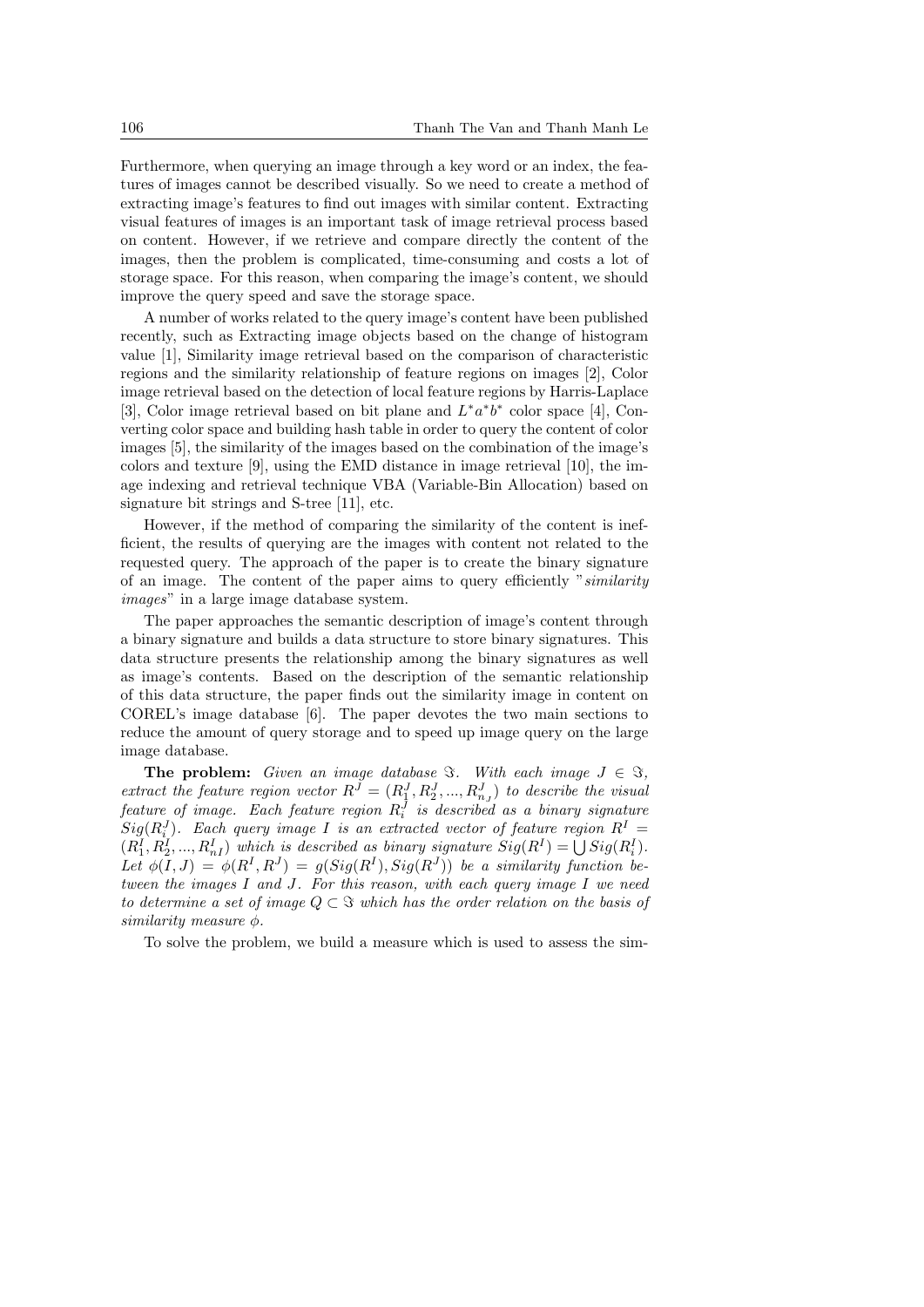ilarity between two images and it is called similarity measure. Based on this similarity measure, one order set of similarity images which corresponds to query image is selected. At the same time, based on this order relation, the graph data structure S-*k*Graph is built to describe the similarity relationship in the contents of images. On the basis of the data structure, the paper proposes an algorithm which creates S-*k*Graph and a similarity image retrieval algorithm on S-*k*Graph. In order to illustrate the basic theory, the paper gives examples on a set of COREL images.

The contribution of the paper is an approach to the semantic description of image's content through binary signature as well as building a data structure to store this binary signature. The data structure shows a relationship in the binary signatures which describes the relationship among the contents of images. Based on the description of semantic relationship of this data structure, the paper finds out similarity images which are conformable to content on COREL image database [6].

The paper is organized as follows: **Section 1**, Introduction; **Section 2** presents the construction of theoretical basis of image's binary signature, the similarity measure between images; **Section 3** presents data structure and image retrieval algorithm based on S-*k*Graph; **Section 4** describes the application and assessing the experimental results of the process of finding similarity images. A conclusion and discussion of future works are given in **Section 5**.

#### **2. The similarity measure**

According to [7], the binary signature is formed by hashing the data objects, and it has  $k \neq 1$  bits and  $(m-k)$  0 bits in the bit chain [1*.m*], where m is the length of the binary signature. Data objects and object of the query are encoded with the same algorithm. When the bits in the data object signature are completely covered with the bits in the query signature, then this data object is a candidate of the query. There are three cases: (1) the data object matches the query: each bit in  $s_q$  is covered with the bit in the signature  $s_i$ of the data object (i.e.,  $s_q \wedge s_i = s_q$ ); (2) the object does not match the query (i.e.,  $s_q \wedge s_i \neq s_q$ ); (3) the signatures are compared and then give a *false drop* result.

In order to evaluate the similarity between two images, firstly the paper builds the binary signature to describe the visual features of each image. On the basis of this binary signature, the paper builds similarity measure between two images. The binary signature  $Siq(I)$  of the image *I* is defined as follows: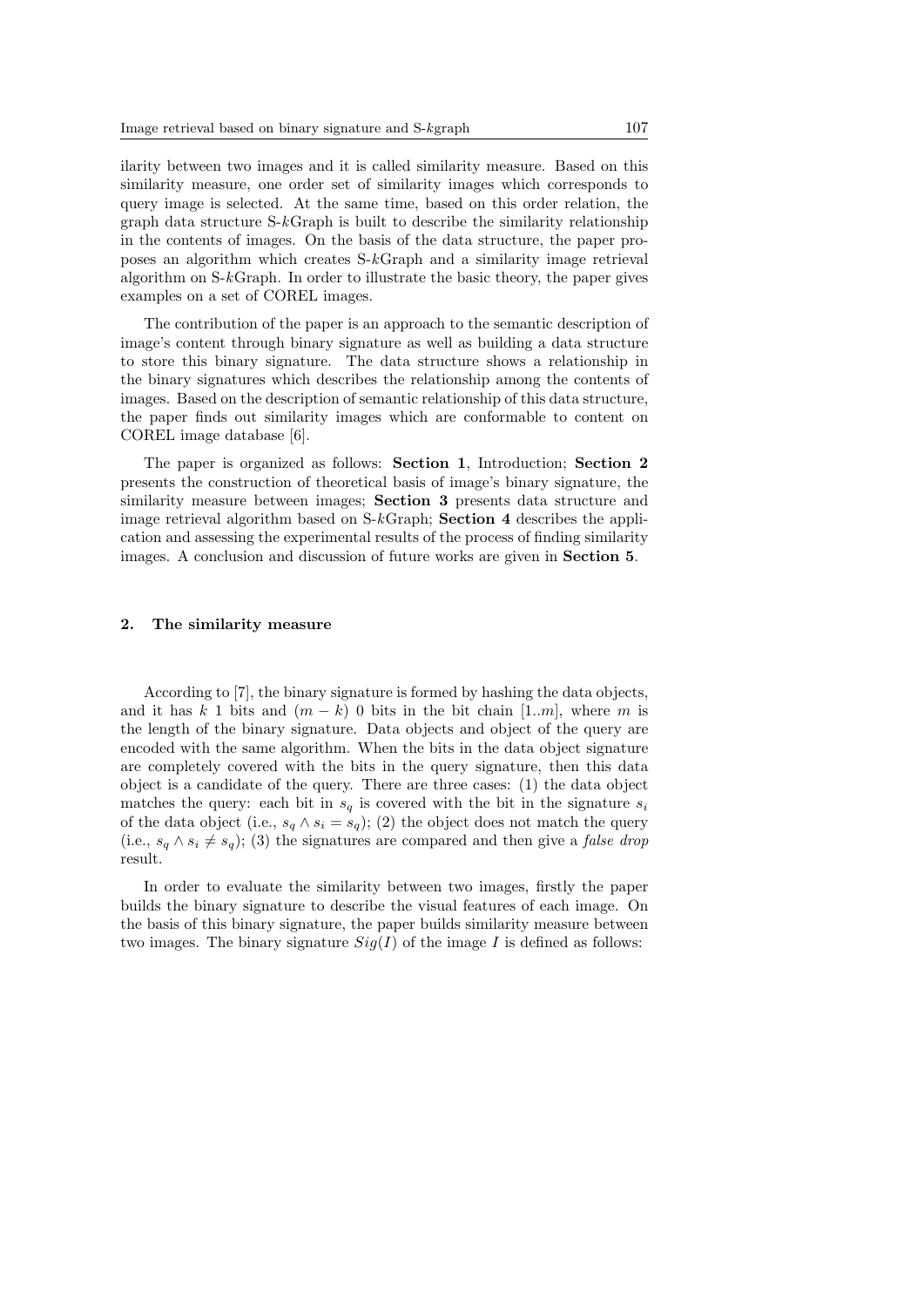**Definition 2.1.** Let  $F = (F_1, ..., F_{n_F})$  be a vector to describe the feature values of region  $R_i^I$  of image. Let  $F(R_i^I) = (F_1(R_i^I), ..., F_{n_F}(R_i^I))$  be a vector *value of region feature attribute which is standardized on* [0,1] *(i.e.*  $F_j(R_i^I) \in$  $[0,1], \sum$  $\sum_{j} F_j(R_i^I) = 1, \ j = 1, ..., n_F$ ). We set  $B_I^j = b_1^j b_2^j ... b_m^j$  with  $b_k^j = 1$  if  $k = [F_j(R_i^I) \times m]$ , otherwise  $b_k^j = 0$ ,  $k = 1, ..., m$ . At that time, the binary *signature of feature region*  $R_i^I$  *is defined as*  $Sig(R_i^I) = B_i^1 B_i^2 ... B_i^{n_F}$ . The binary *signature of image I is*  $Sig(I) = Sig(R^I) = \bigcup$ *i*  $Sig(R_i^I)$ *.* 

In order to increase the accuracy of image query corresponding to the matching feature regions, we need to match the positions of feature regions between the images. For this reason, we need to determine the center positions of feature regions to match the similarity between the images. The center positions of feature regions is defined as follows:

**Definition 2.2.** Let  $R^I = (R_1^I, R_2^I, ..., R_n^I)$  be a vector of feature region of *image*  $I(x, y)$ *. The center of region*  $R_i^I \in R^I$  *is defined as*  $C(R_i^I) = (x_0, y_0)$  $((x_s - x_e))$ *, so that*  $d_E((x_s, y_s), (x_e, y_e)) = \max\{d_E((x_{\alpha i}, y_{\alpha j}))\}$ 

 $(y_{\alpha i}), (x_{\alpha j}, y_{\alpha j}))|(x_{\alpha *}, y_{\alpha *}) \in Boundary(R_i^I)\},$  where  $d_E$  is an Euclidean dis*tance and Boundary* $(R_i^I)$  *is a boundary of feature region*  $R_i^I$ .

On the basis of binary signature and center of feature regions, we set  $R_i^l$ and  $R_j^J$  in turn as the feature regions on the image *I* and *J*, respectively. At that moment, the distance between two feature regions is defined as follows:

**Definition 2.3.** Let  $R^I = (R_1^I, R_2^I, ..., R_{nI}^I)$  and  $R^J = (R_1^J, R_2^J, ..., R_{nJ}^J)$  be *two vectors of feature regions of two images*  $I(x, y)$  *and*  $J(x, y)$ *. The distance* between feature regions  $R_i^I \in R^I$  and  $R_j^J \in R^J$  is  $\delta(R_i^I, R_j^J) = ||Sig(R_i^I) Sig(R_j^J)||_1 + d_E(C(R_i^I), C(R_j^J)).$ 

In order to evaluate the correlation between the measures of images, the following theorem shows that the distance  $\delta(R_i^I, R_j^J)$  is a metric.

**Theorem 2.1.** If  $R^I = (R_1^I, R_2^I, ..., R_{nI}^I)$  and  $R^J = (R_1^J, R_2^J, ..., R_{nJ}^J)$  are *two vectors of feature regions of two images I*(*x, y*) *and J*(*x, y*) *then the distance*  $\delta(R_i^I, R_j^J)$  *is a metric.* 

**Proof.** (1) Suppose that  $R_i^I$  and  $R_j^J$  are two feature regions of  $R^I$  and  $R^J$ . Then,  $|Sig(R_i^I) - Sig(R_j^J) ||_1 \geq 0$  and  $d_E(C(R_i^I), C(R_j^J)) \geq 0$ . Thus,  $\delta(R_i^I, R_j^J) = ||Sig(R_i^I) - Sig(R_j^J)||_1 + d_E(C(R_i^I), C(R_j^J)) \geq 0.$  Assume that  $\delta(R_i^I, R_j^J) = ||Sig(R_i^I) - Sig(R_j^J)||_1 + d_E(C(R_i^I), C(R_j^J)) = 0$ , then  $|Sig(R_i^I) Sig(R_j^J)||_1 = 0$  and  $d_E(C(R_i^I), C(R_j^J)) = 0$ . Furthermore,  $||.||_1$  and  $d_E(.,.)$  are the metrics. So,  $Sig(R_i^I) = Sig(R_j^J)$  and  $C(R_i^I) = C(R_j^J)$ . Infer,  $\delta(R_i^I, R_j^J) \geq 0$ and  $\delta(R_i^I, R_j^J) = 0 \Leftrightarrow R_i^I = R_j^J$ .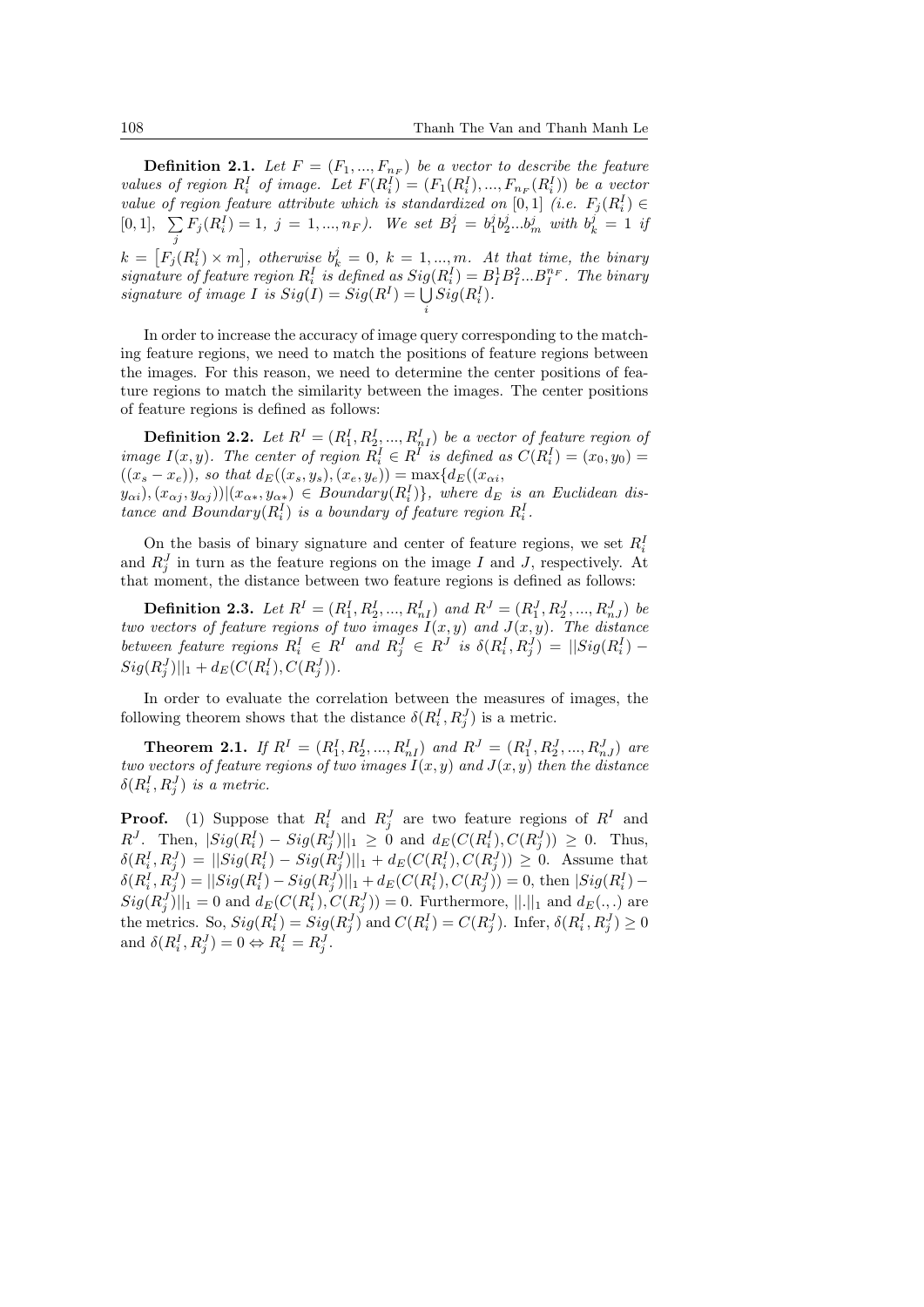(2) Let 
$$
k
$$
 be a real number, then:  
\n
$$
\delta(kR_i^I, kR_j^J) = ||Sig(kR_i^I) - Sig(kR_j^J)||_1 + d_E(C(kR_i^I), C(kR_j^J))
$$
\n
$$
= \sum_{t=1}^{n_F} |kb_t^I - kb_t^J| + \sqrt{(kx_0^I - kx_0^J)^2 + (ky_0^I - ky_0^J)^2}
$$
\n
$$
= |k| \sum_{t=1}^{n_F} |b_t^I - b_t^J| + |\sqrt{k^2(x_0^I - x_0^J)^2 + k^2(y_0^I - y_0^J)^2}
$$
\n
$$
= |k| \sum_{t=1}^{n_F} |b_t^I - b_t^J| + |k| \sqrt{(x_0^I - x_0^J)^2 + (y_0^I - y_0^J)^2}
$$
\n
$$
= |k| \left(\sum_{t=1}^{n_F} |b_t^I - b_t^J| + \sqrt{(x_0^I - x_0^J)^2 + (y_0^I - y_0^J)^2}\right)
$$
\n
$$
= |k| \times (||Sig(R_i^I) - Sig(R_j^J)||_1 + d_E(C(R_i^I), C(R_j^J))) = |k| \times \delta(R_i^I, R_j^J).
$$
\n(3) Let  $R^K = (R_1^K, R_2^K, ..., R_K^K)$  be a vector of feature regions of image  $K$ , then:  $\delta(R_i^I, R_j^J) + \delta(R_j^J, R_k^K) = (||Sig(R_i^I) - Sig(R_j^J)||_1 + d_E(C(R_i^I), C(R_j^J)))$ 

 $+ (||Sig(R_j^J) - Sig(R_k^K)||_1 + d_E(C(R_j^J), C(R_k^K)))$  $= (||Sig(R_i^{\tilde{I}}) - Sig(R_j^J)||_1 + ||Sig(R_j^{\tilde{J}}) - Sig(R_k^K)||_1)$  $+\left(d_E(C(R_i^I), C(R_j^J)) + d_E(C(R_j^J), C(R_k^K))\right)$  $\geq ||Sig(R_i^I) - Sig(R_k^K)||_1 + d_E(C(R_i^I), C(R_k^K)) = \delta(R_i^I, R_k^K).$ From (1), (2), (3) infer  $\delta(R_i^I, R_j^J)$  is a metric.

On the basis of the similarity between the images, the paper builds the similarity measure between two images. On the basis of binary signature and feature regions of image, the similarity measure between two images is defined as follows:

**Definition 2.4.** Let  $R^I = (R_1^I, R_2^I, ..., R_{n_I}^I)$  and  $R^J = (R_1^J, R_2^J, ..., R_{n_J}^J)$  be *two vectors of feature regions of two images*  $I(x, y)$  and  $J(x, y)$ . The similarity *function between two images I* and *J is defined as*  $\phi(I, J) = \phi(R^I, R^J)$  =  $||Sig(I) - Sig(J)|| + d_E(C(I), C(J)), C(I) = (1/n_I) \sum$ *i*  $C(R_i^I)$ .

**Lemma 2.1.** *The similarity function*  $\phi(I, J)$  *between two images I* and *J is a metric.*

#### **Proof.** Similar to *Theorem 2.1*

The process of similarity image retrieval is to find a set of images which have contents similar to the content of the query image. On the basis of the similarity measure at *Definition 2.4*, with each query image *I*, a set of similarity image *Q* is defined as follows:

**Definition 2.5** (*Similarity Image Retrieval*). Let  $\Re_I = \{J_i^I | (J_i^I \in \Im) \land \Im \}$  $(\phi(I, J_i^I) \leq \phi(I, J_j^I) \Leftrightarrow J_i^I \succ J_j^I) \wedge (i \neq j) \wedge (i, j = 1, ..., n)$  be an ordered set *based on the measure*  $\phi$ *. A set of similarity images*  $Q \subset \mathcal{F}$  *including*  $k$  *similarity* images is defined as  $Q = \{J_i \in \Im | \phi(I, J_i) = \phi(R^I, R^J) \leq \theta(R^I, R^J), \forall J \in \mathcal{A}\}$  $\mathfrak{B}, i = 1, ..., |Q|$ , where  $\theta(R^I, R^J)$  is the threshold of  $\phi(R^I, R^J)$ .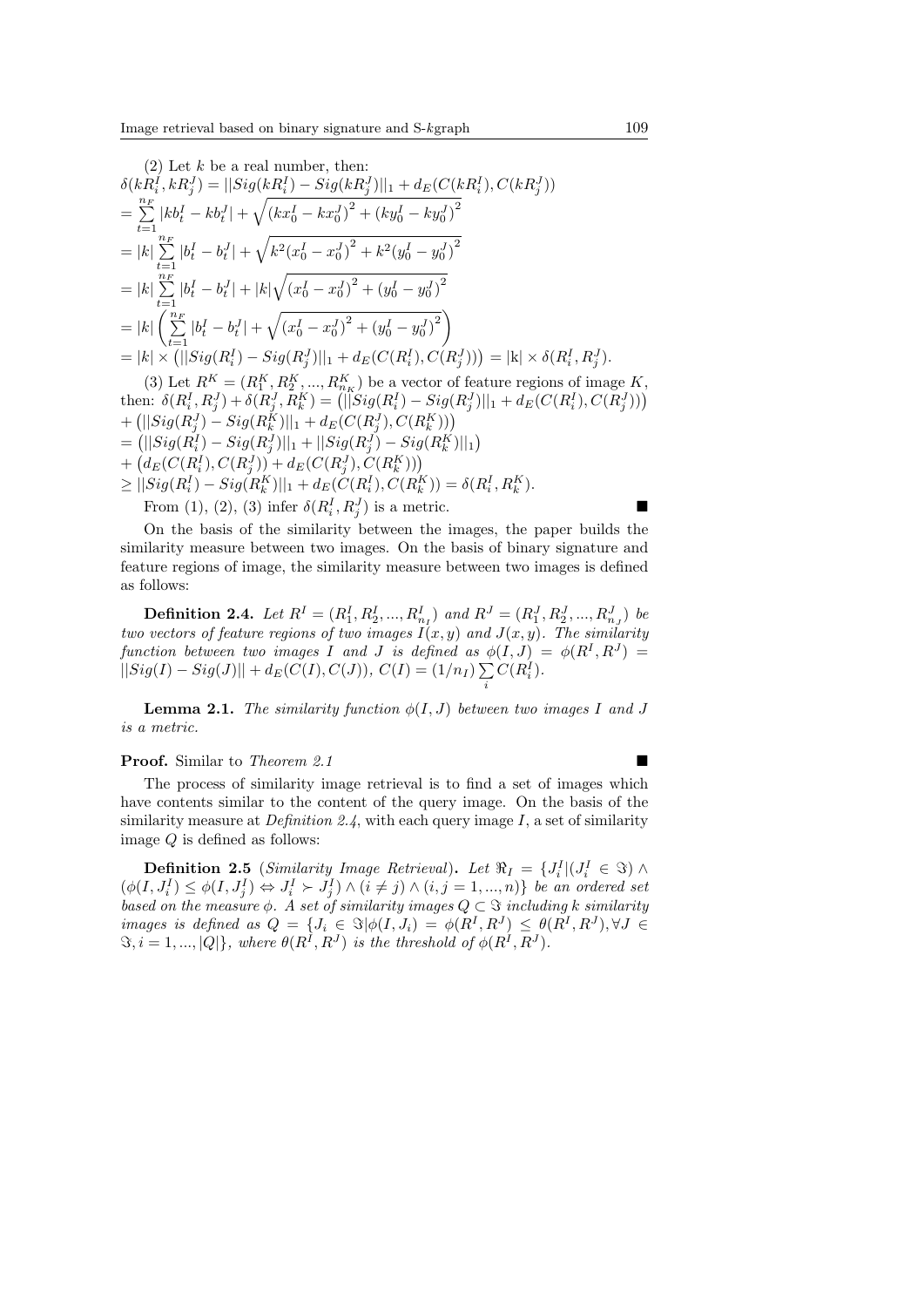After querying similarity images based on the similarity measure  $\phi$ , we need to rank the query results according to the similarity measure with the query image. Therefore, a set of results including similarity images *Q* must be ranked on the similarity measure *ϕ*. The following theorem shows that a set of result images *Q* is an ordered set.

**Theorem 2.2.** *If I is the query image, then the set of similarity images*  $Q ⊂$  *S is an ordered set on the relation*  $\succ$ *.* 

**Proof.** (1) *Symmetry*: If *I* is the query image and  $J \in Q$  is an arbitrary image, then  $\phi(I, J) = \phi(I, J)$ , i.e satisfies the condition  $\phi(I, J) \leq \phi(I, J)$ . Hence,  $J \succ J$ , i.e *Q* has the symmetry on  $\succ$ .

(2) *Antisymmetry:* Given  $J_i, J_j \in Q$  with  $i \neq j$ . Suppose that  $J_i \succ J_j$  (i.e.  $\phi(I, J_i) < \phi(I, J_j)$  and  $J_i \neq J_j$  as a result of  $\phi(I, J_i) < \phi(I, J_j)$ . In addition, Lemma 2.1 shows that  $\phi$  is a metric. Therefore, we have  $\phi(I, J_i) \not\geq \phi(I, J_i)$ . So, if  $J_i \succ J_j$ , then  $J_j \not\vdash J_i$ . Hence,  $Q$  has an antisymmetry on  $\succ$ .

(3) *Transitivity*: Let  $J_1, J_2, J_3, \in Q$  be three images corresponding to image query *I*, suppose that  $J_1 \succ J_2$  and  $J_2 \succ J_3$ , i.e  $\phi(I, J_1) \leq \phi(I, J_2)$  and  $\phi(I, J_2) \leq \phi(I, J_3)$ . Otherwise, pursuant to *Lemma 2.1*,  $\phi$  is a metric, so  $\phi(I, J_1) \leq \phi(I, J_3).$ 

Infer: if  $J_1 \succ J_2$  and  $J_2 \succ J_3$  then  $J_1 \succ J_3$ , i.e Q has transitivity on  $\succ$ . From (1), (2), (3) we infer the set of similarity images  $Q \subset \Im$  is an order set on the relation *≻*.

#### **3. The data structure and image retrieval algorithm**

#### **3.1. The S-***k***Graph**

After creating the binary signature and similarity measure between the images, the problem is how to query quickly and reduce the query storage. So, we have to build a data structure to store the binary signatures. We also describe the relationship between the images simultaneously. The paper builds the graph structure to describe the similarity relationship based on the binary signature (*Definition 2.1* ) and the similarity measure (*Definition 2.4* ). This graph structure is called *signature graph* (SG) with each vertex in the graph including the pair of identification  $oid<sub>I</sub>$  and signature  $sig<sub>I</sub>$  corresponding to the image *I*. The weight between two vertices is the similarity measure  $\phi$ . The data structure SG is defined as follows:

**Definition 3.1** (*Signature Graph*). The signature graph  $SG = (V, E)$  is *the graph which describes the relationship between the images, where V is*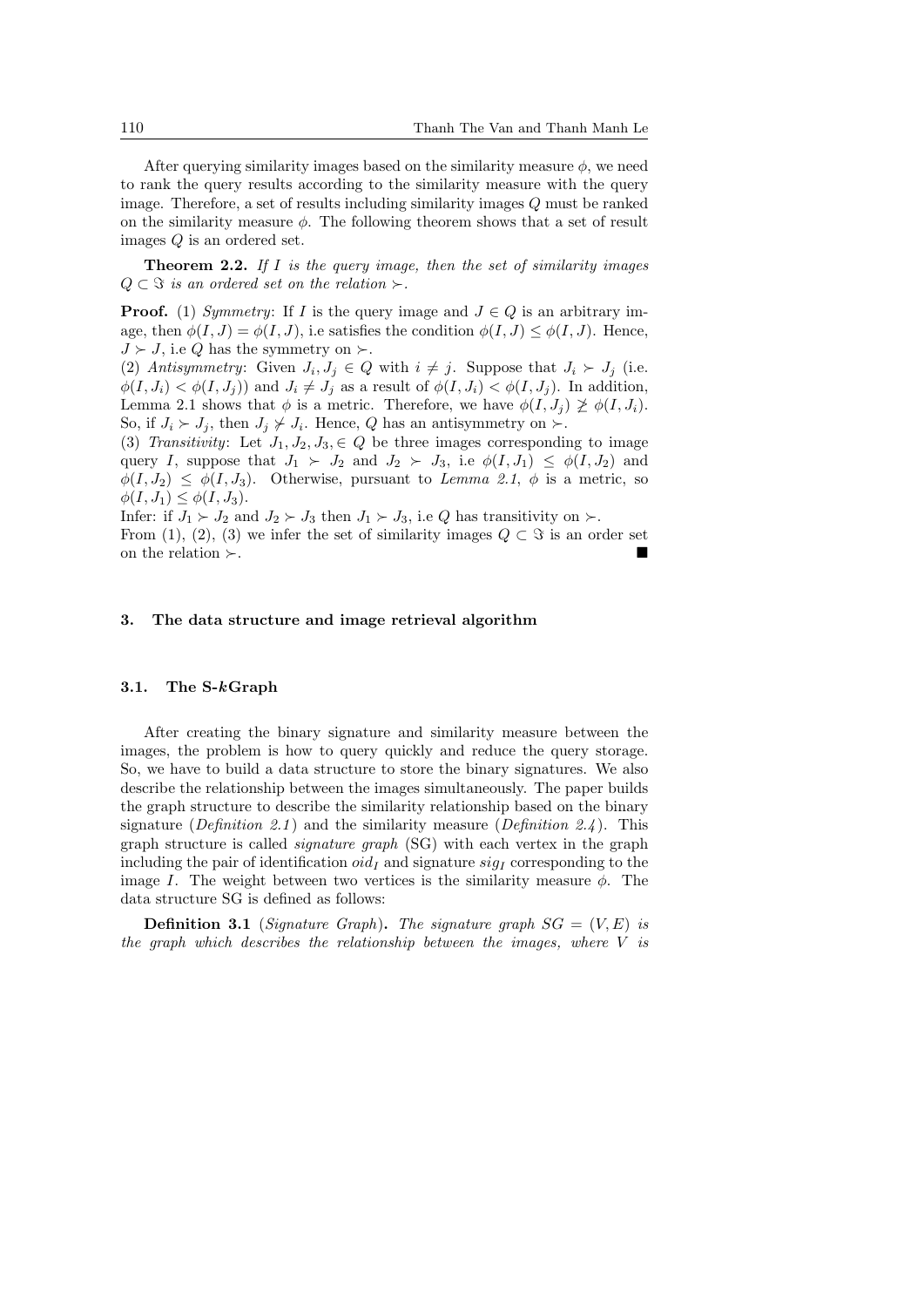*the set of vertices*  $V = \{ \langle \text{oid}_I, \text{Sig}(R^I) \rangle | I \in \Im \}$  and E is the set of edges  $E = \{ \langle I, J \rangle | \phi(I, J) = \phi(R^I, R^J) \leq \theta(R^I, R^J), \forall I, J \in \Im \}, \theta(R^I, R^J)$  is a *threshold value and*  $\Im$  *is an image database. The weight of each edge*  $\langle I, J \rangle$  *is a* measurement function of the similarity  $\phi(I, J) = \phi(R^I, R^J)$ ,

Each vertex  $v \in V$  in *SG* determines *k* elements which has the nearest similar measurement. However, with a lot of number of images in a large database, it is difficult to determine the set of similar images corresponding to the query image. Therefore, we build the notion of S-*k*Graph so that each vertex includes the nearest image and call it *k-neighboring* image.

With each *k-neighboring* image, the paper builds a cluster including similarity images. This cluster represents an item called center cluster. Then, each cluster includes similarity images defined as follows:

**Definition 3.2.** *A cluster*  $V_i$  *has center*  $I_i$ *, with*  $k_i \theta$  *as a radius, is defined* as follows:  $V_i = V_i(I_i) = \{J | \phi(I_i, J) \leq k_i \theta, J \in \Im, i = 1, ..., n\}, k_i \in N^*$ .

On the basis of clusters, the paper defines the data structure S-*k*Graph including vertices as clusters and the weight between two vertices as the similarity measure *ϕ*. The data structure S-*k*Graph is defined as follows:

**Definition 3.3** (*S-kGraph*). Let  $\Omega = \{V_i | i = 1, ..., n\}$  be a set of clusters *so that*  $V_i \cap V_j = \emptyset$ ,  $i \neq j$ . The S-kGraph =  $(V_{SG}, E_{SG})$  is the graph with *the weight, including a vertex set VSG and an edge set ESG which are defined* as follows:  $V_{SG} = \Omega = \{V_i | \exists! I_{i_0} \in V_i, \forall I \in V_i, \phi(I_{i_0}, I) \leq k_{i_0}, \theta, i = 1, ..., n\},\$  $E_{SG} = \{ \langle V_i, V_j \rangle | i \neq j, V_i \in V_{SG}, V_j \in V_{SG}, d(V_i, V_j) = \phi(I_{i_0}, J_{j_0}) \},$  where  $d(V_i, V_j)$  is the weight between two clusters and  $\forall I \in V_i$ ,  $\phi(I_{i_0}, I) \leq k_{i_0}\theta$ .

With each image we need to classify in clusters through the data structure S-*k*Graph. So, we need to have the rules of distribution in clusters of the S-*k*Graph. These rules are defined as follows:

**Definition 3.4** (*The Rules of Distribution of Image*). Let  $\Omega = \{V_i | i =$ 1, ..., *n}* be a set of clusters so that  $V_i \cap V_j = \emptyset$ ,  $i \neq j$ ,  $I_0$  be an image which *needs to distribute in a set of clusters*  $\Omega$ *,*  $I_m$  *be a center of cluster*  $V_m$  *so that*  $(\phi(I_0, I_m) - k_m \theta) = \min\{(\phi(I_0, I_i) - k_i \theta), i = 1, ..., n\},$  where  $I_i$  is a center of *cluster Vi. There are three cases as follows:*

(1) If  $\phi(I_0, I_m) \leq k_m \theta$  then the image  $I_0$  is distributed in cluster  $V_m$ .

 $(2)$  *If*  $\phi(I_0, I_m) > k_m \theta$  then setting  $k_0 = [(\phi(I_0, I_m) - k_m \theta)/\theta]$ , at that time:

 $(2.1)$  *If*  $k_0 > 0$  *then creating cluster*  $V_0$  *with center*  $I_0$  *and radius*  $k_0 \theta$ *, at that*  $time \Omega = \Omega \cup \{V_0\}.$ 

(2.2) Otherwise (i.e  $k_0 = 0$ ), the image  $I_0$  is distributed in cluster  $V_m$  and  $\phi(I_0, I_m) = k_m \theta$ .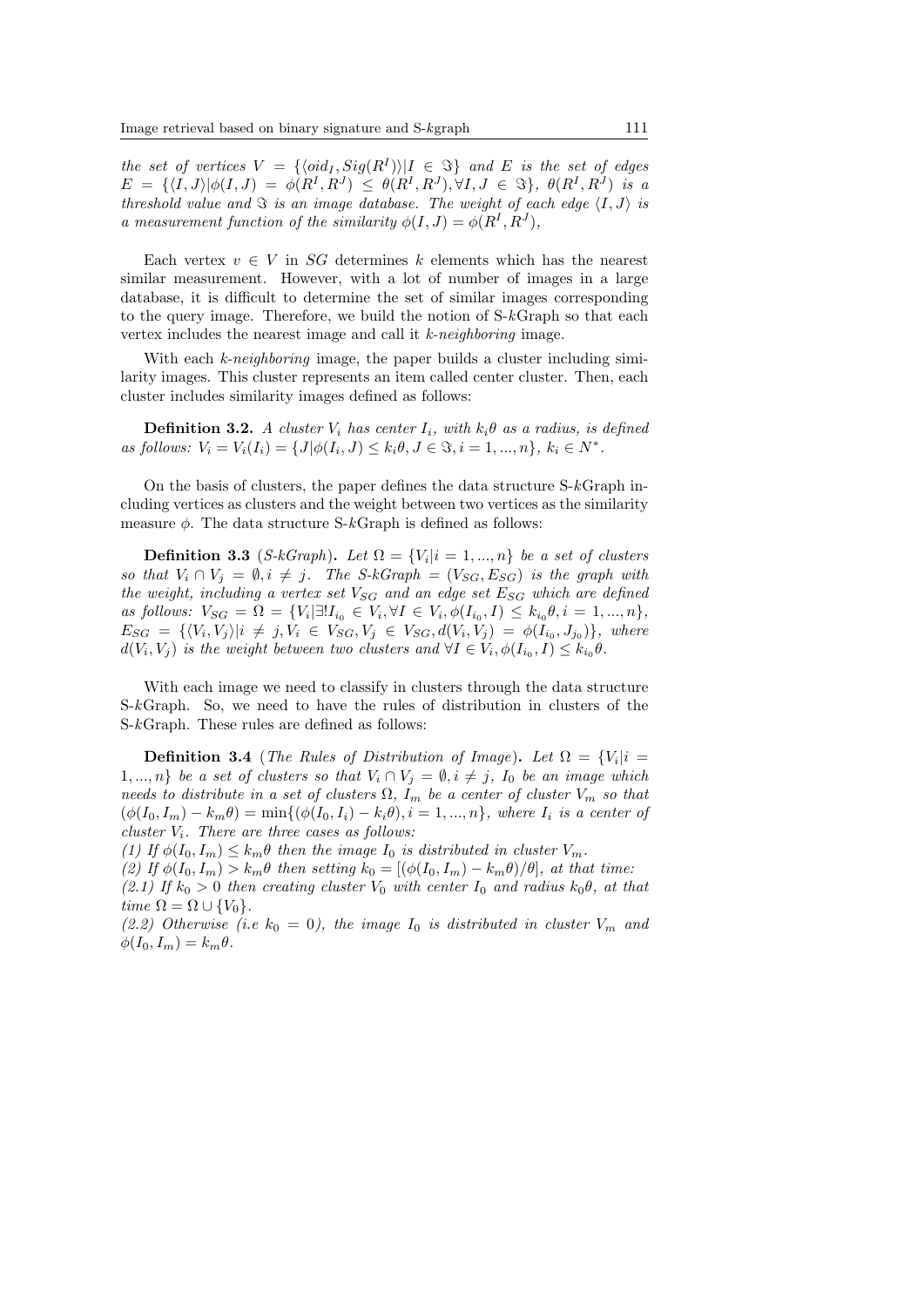For each image must exist a cluster in the S-*k*Graph so that the images are classified. Moreover, to avoid the invalid data in clusters, the images are distributed in unique cluster. *Theorem 3.1* and *Theorem 3.2* show the unique distribution.

**Theorem 3.1.** *Given the S-kGraph* =  $(V_{SG}, E_{SG})$ *. Let*  $\langle V_i, V_j \rangle \in E_{SG}$  *and*  $I_{i_0}, J_{j_0}$  in turn be a center of  $V_i, V_j$ . At that time,  $d(V_i, V_j) = \phi(I_{i_0}, J_{j_0}) >$  $(k_{i_0} + k_{j_0})\theta$ , with  $\forall I \in V_i$ ,  $\phi(I_{i_0}, I) \leq k_{i_0}\theta$  and  $\forall J \in V_j$ ,  $\phi(J_{j_0}, J) \leq k_{j_0}\theta$ .

**Proof.** We have  $\forall I \in V_i, \phi(I_{i_0}, I) \leq k_{i_0}\theta$  and  $\forall J \in V_j, \phi(J_{j_0}, J) \leq k_{j_0}\theta$ . Therefore, if  $\forall I' \in Boundary(V_i), \forall J' \in Boundary(V_j)$  then  $\phi(I_{i_0}, I') = k_{i_0} \theta$ and  $\phi(J_{j_0}, J') = k_{j_0}\theta$ . Moreover, so  $V_{SG} = \Omega$  is a set of non-overlap clusters (i.e.  $V_i \cap V_j = \emptyset$ ) that is  $\phi(I', J') > 0$ .

Infer:  $\forall I' \in Boundary(V_i), \forall J' \in Boundary(V_j)$  then  $\phi(I_{i_0}, I') + \phi(I', J') +$  $\phi$ (*J*<sub>j</sub><sup>0</sup>, *J'*) > ( $k_{i_0} + k_{j_0}$ ) $\theta$ . Otherwise, because  $\phi$  is a metric, so  $\phi$ ( $I_{i_0}, I'$ ) +  $\phi(I',J')+\phi(J_{j_0},J')\geq \phi(I_{i_0},J_{j_0})$ . And  $\exists I'_0\in Boundary(V_i), \exists J'_0\in Boundary(V_j)$ so  $\phi(I_{i_0}, I'_0) + \phi(I'_0, J'_0) + \phi(J_{j_0}, J'_0) = \phi(I_{i_0}, J_{j_0}).$ Therefore,  $\phi(I_{i_0}, J_{j_0}) > (k_{i_0} + k_{j_0})$ )*θ*.

**Theorem 3.2.** *If each image I is distributed in a set of clusters*  $\Omega = \{V_i | i = 1\}$ 1*, ..., n}, then it belongs to a unique cluster.*

**Proof.** Assume that an image *I* belongs to two clusters  $V_i$ ,  $V_j$  with  $V_i \neq V_j$ (i.e.  $(I \in V_i) \wedge (I \in V_j)$ ). Let  $I_i, I_j$  be two centers of clusters  $V_i, V_j$ , we have  $\phi(I_i, I) \leq k_i \theta$  and  $\phi(I_j, I) \leq k_j \theta$ . Therefore,  $\phi(I_i, I) + \phi(I_j, I) \leq (k_i + k_j) \theta$ . On the other hand, since  $\phi$  is a metric, we have  $\phi(I_i, I) + \phi(I_j, I) \geq \phi(I_i, I_j)$ . Theorem 3.1 shows that  $\phi(I_i, I_j) > (k_i + k_j)\theta$ .

We have the contradictory conditions

$$
\begin{aligned} \phi(I_i, I) + \phi(I_j, I) &\ge \phi(I_i, I_j) > (k_i + k_j)\theta, \\ \phi(I_i, I) + \phi(I_j, I) &\le (k_i + k_j)\theta. \end{aligned}
$$

For this reason, each image *I* is only distributed in a unique cluster.

In order to avoid invalid data, the rules of distribution (*Definition 3.4* ) must ensure that the image is classified in a unique cluster. *Theorem 3.3*, *Theorem 3.4* and *Theorem 3.5* show this problem.

**Theorem 3.3.** *If the value*  $\phi(I, I_m) - k_m \theta \leq 0$  *then it only occurs at one unique*  $I_m$ *.* 

**Proof.** Suppose that  $\exists I_0$  is a center of cluster  $C_0 \in \Omega$  so that  $\phi(I, I_0) - k_0 \theta \leq 0$  $\Leftrightarrow \phi(I, I_0) \leq k_0 \theta$ , i.e *I* belongs to cluster *C*<sub>0</sub>. Otherwise, according to the assumption,  $\phi(I, I_m) - k_m \theta \leq 0$ , i.e *I* belongs to cluster  $C_m \neq C_0$ . It means that *I* belongs to two different clusters which contradicts to *Theorem 3.2*, each image *I* only belongs to a unique cluster. Thus, the assumption is false. Inferring, if the value is  $\phi(I, I_m) - k_m \theta \leq 0$ , it only occurs at a unique  $I_m$ .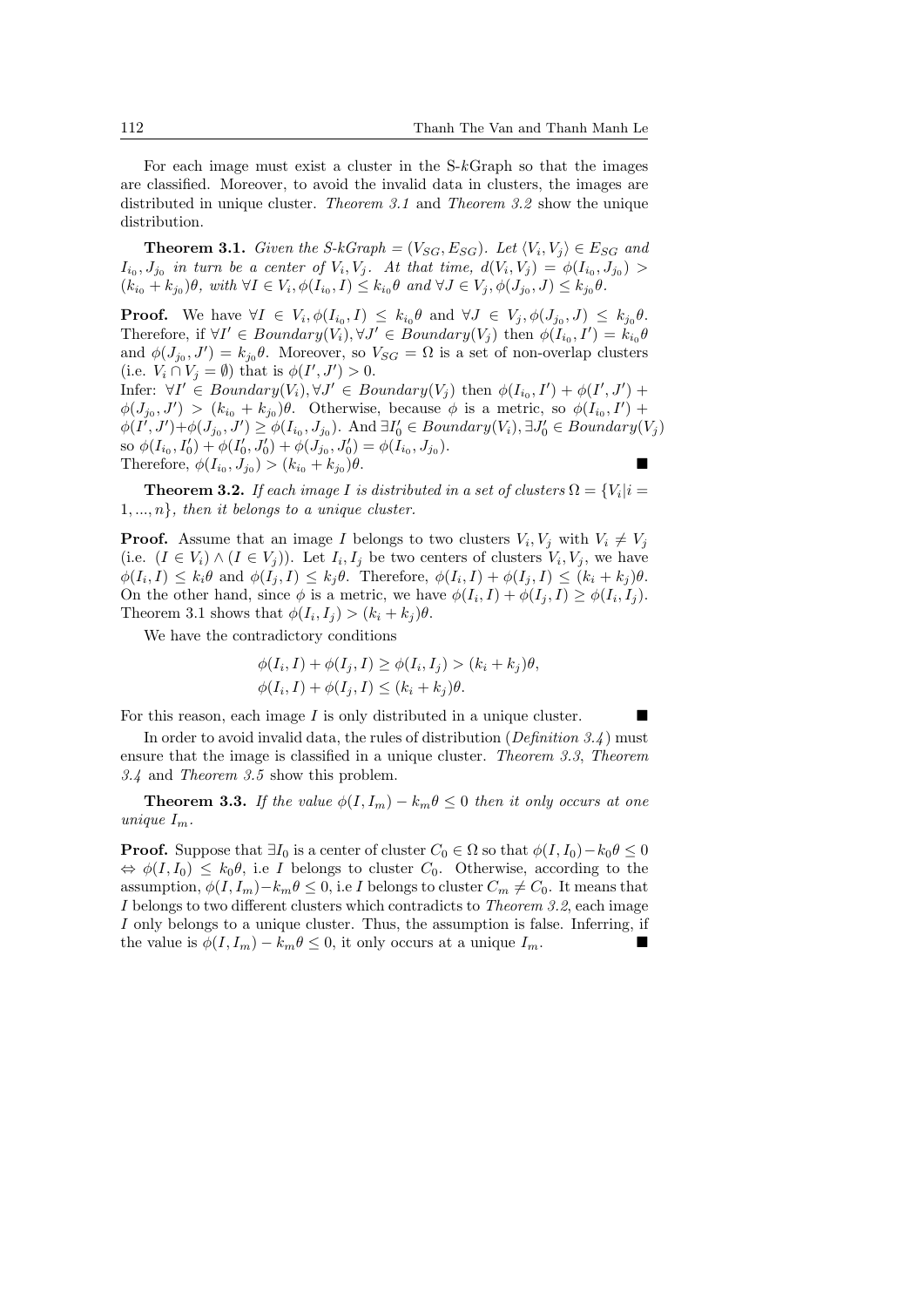**Theorem 3.4.** *If*  $\Omega = \{V_i | i = 1, ..., n\}$  *is a set of clusters and I is an image then there exists a cluster*  $V_{i_0} \in \Omega$  *so that*  $I \in V_{i_0}$ .

**Proof.** According to *Definition 3.4*, for any image *I* also exists a cluster  $V_{i_0} \in \Omega$ so that  $I \in V_{i_0}$ . .

**Theorem 3.5.** *Each image I is distributed in a unique cluster*  $C_{i_0} \in \Omega$ *.* 

**Proof.** According to *Definition 3.4*, any image *I* also exists a cluster  $V_{i_0} \in \Omega$ so that  $I \in V_{i_0}$ . According to *Theorem 3.2*, any image *I* is only distributed in a unique cluster. Inferring, any image *I* is distributed in a unique cluster  $C_{i_0} \in \Omega$ .

#### **3.2. Extracting the feature regions**

In order to execute the similarity image retrieval process according to the proposed theory, first we extract the feature regions of the image. The paper presents the method to extract the feature regions based on the interest points on the image. These interest points are extracted with the intensity and Harris-Laplace detector.

In order to extract the visual features of an image, the first step is to standardize the image size. Let Y, Cb, Cr be Intensity, Blue color, Red color, respectively. According to [3], [4], the Gaussian transformation by human's visual system is fulfilled as follows:

$$
L(x,y) = \frac{1}{10} [6.G(x, y, \delta_D) * Y + 2.G(x, y, \delta_D) * Cb + 2.G(x, y, \delta_D) * Cr]
$$

with

$$
G(x, y, \delta_D) = \frac{1}{\sqrt{2\pi}.\delta_D} \cdot \exp\left(\frac{x^2 + y^2}{2.\delta_D^2}\right).
$$

The intensity  $I_0(x, y)$  for color image is calculated according to equation:  $I_0(x, y)$  $Det(M(x, y)) - \alpha \cdot Tr^2(M(x, y,))$ , where  $Det(\bullet), Tr(\bullet)$  are Determinant and Trace of matrix, respectively.  $M(x, y)$  is a second moment matrix

$$
M(x,y) = \delta_D^2.G(\delta_I) * \begin{bmatrix} L_x{}^2 & L_xL_y \ L_xL_y & L_y{}^2 \end{bmatrix},
$$

where  $\delta_I, \delta_D$  are the integration scale and differentiation scale, and  $L_\alpha$  is the derivative computed the  $\alpha$  direction. The interest points of color image are extracted according to the formula:  $I_0(x,y) > I_0(x',y')$ , with  $x',y' \in A$ ,  $I_0(x, y) \geq \theta$ , where *A* is the neighboring of point  $(x, y)$  and  $\theta$  is a threshold value.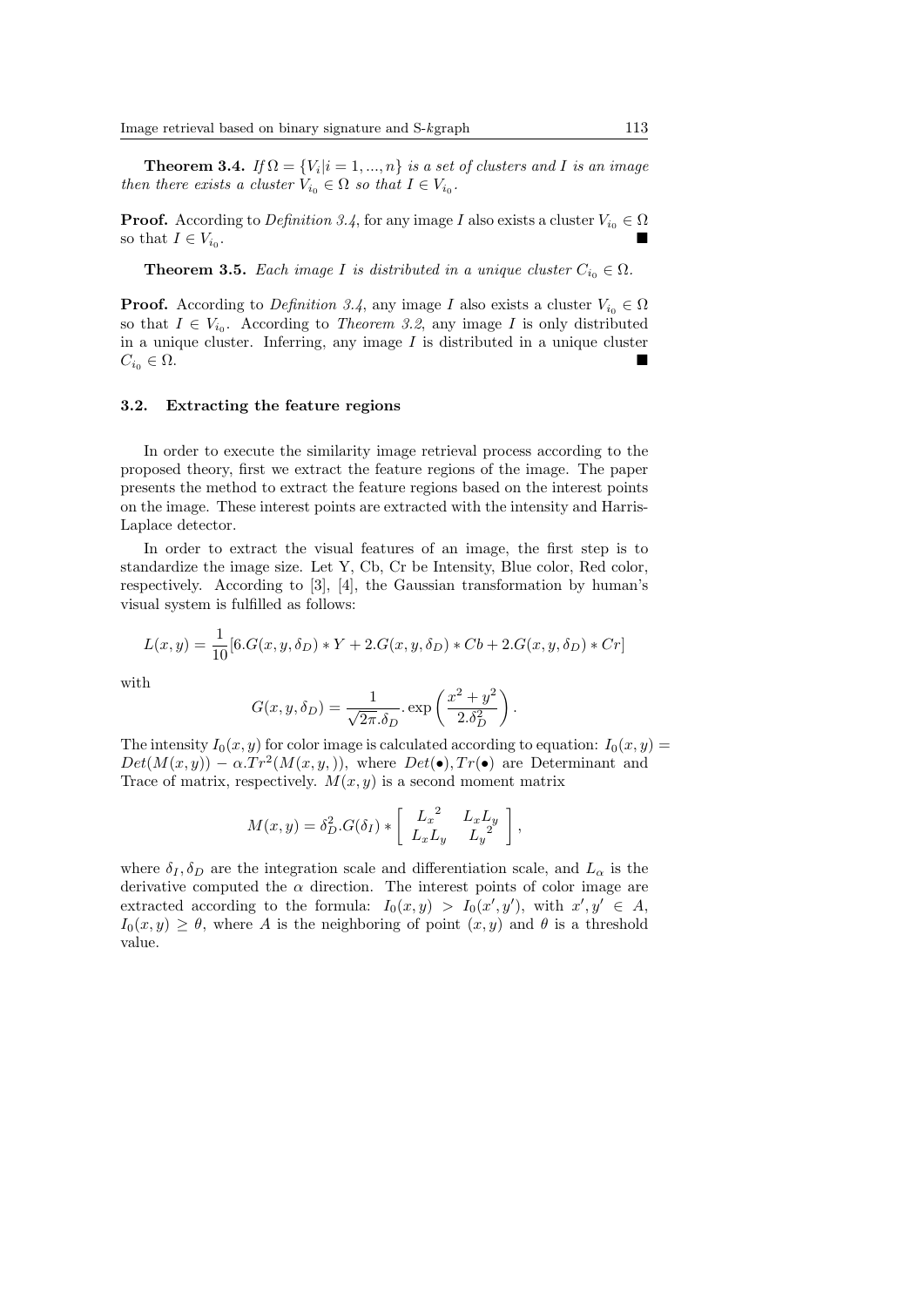Let  $O_I = \{o_I^1, o_I^2, ..., o_I^n\}$  be a set of feature circles with centers as interest points and a set of feature radiuses  $R_I = \{r_I^1, r_I^2, ..., r_I^n\}$ . Values of feature radius are extracted with LoG method (Laplace-of-Gaussian) and their value in  $[0, \min(M, N)/2]$ , where M, N are the height and the width of image. For



*Figure* 1. A sample result of extracting feature region

each image, the process of extraction interest points is described as follows:

*Step 1.* Convert from RGB color space to YCbCr color space.

*Step 2.* Perform Gaussian transform for the human visual system to calculate the  $L(x, y)$ .

*Step 3.* Calculate the feature intensity  $I_0(x, y)$  for color images. Then, collect the set of interest points.

*Step 4*. Implement the extraction feature regions  $O_I = \{o_I^1, o_I^2, ..., o_I^n\}$  based on the interest points.

#### **3.3. Binary signature of the image**

After extracting the feature regions of images, we need to create the binary signatures to describe them. On the basis of the binary signatures, we perform the similarity image retrieval process for the proposed theory.

With each feature region  $o_I^i \in O_I$  of the image *I*, the histogram is calculated on the basis of the standard color range *C*. Effective clustering method relies on Euclidean measure in RGB color space classifying colors of every pixel on the image. Let  $p$  be a pixel of image  $I$  which has a color vector in RGB as  $V_p = (R_p, G_p, B_p), V_m = (R_m, G_m, B_m)$  be a color vector of a set of standard color range *C*, so as  $V_m = \min\{||V_p - V_i||, V_i \in C\}$ . At that time, the pixel *p* is standardized in accordance with color vector  $V_m$ . According to experiment, the paper uses the standard color range on MPEG7 to calculate histogram for color images on COREL database.

Setting  $o_I^i \in O_I$  (*i* = 1, ..., *N*) a feature circle of the image *I*, the histogram vector of the circle  $o_I^i$  is  $H(o_I^i) = \{H_1(o_I^i), ..., H_n(o_I^i)\}\$ . Setting  $h_k(o_I^i) =$  $\frac{H_k(o_I^i)}{\sum H_i(o_i^i)}$  $\frac{H_k(o_i^*)}{\sum_j H_j(o_i^*)}$ , a standard histogram vector is  $h(o_l^i) = \{h_1(o_l^i), ..., h_n(o_l^i)\}$ . Then,

the binary signature describes  $h_k(o_I^i)$  as  $B_I^k = b_I^1 b_I^2...b_I^m$ , with  $b_I^j = 1$  if  $j =$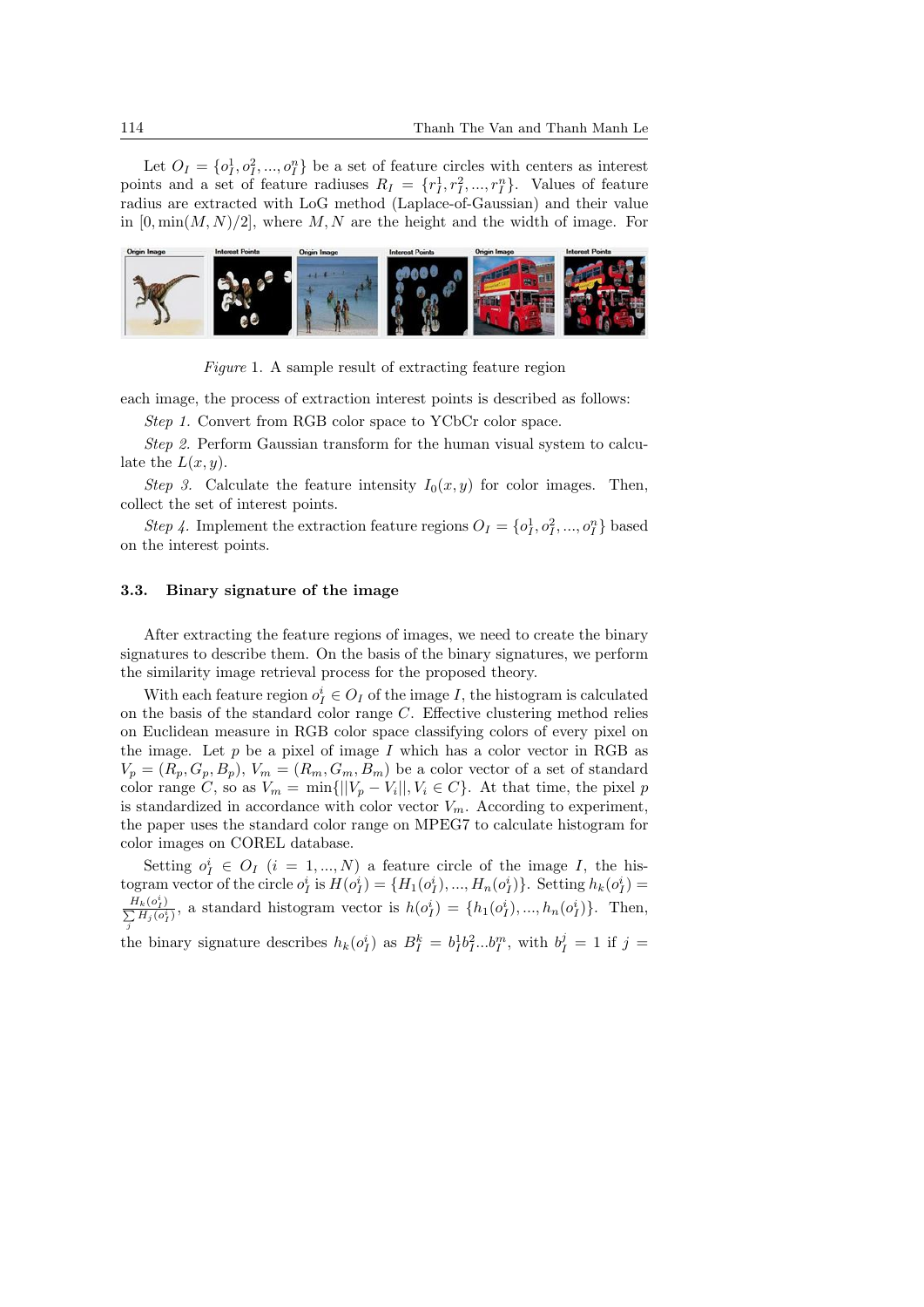$[(h_j(o_l^i) + 0.05) \times m]$ , otherwise  $b_l^j = 0$ . So, the signature describes the feature region  $o_I^i \in O_I$  as  $Sig(o_i^I) = B_I^1 B_I^2 ... B_I^n$ . For this reason, the binary signature of the image *I* is  $S_I = \bigcup^N$ *i*=1  $Sig(o<sub>I</sub><sup>i</sup>)$ . The process of creating of binary signatures for color images is described as follows:

Step 1. Calculate the histogram vector  $H(o_I^i) = \{H_1(o_I^i), H_2(o_I^i), ..., H_n(o_I^i)\}\$ on the base of feature region  $o_I^i \in O_I$  with the set of standard color *C*.

*Step 2.* For each the feature region  $o_I^i \in O_I$ , standardize histogram vector as  $h(o_I^i) = \{h_1(o_I^i), h_2(o_I^i), ..., h_n(o_I^i)\}.$ 

*Step 3.* Create the binary signature for  $h_k(o_l^i)$  as  $B_l^k = b_l^1 b_l^2 ... b_l^m$ , with  $b_I^j = 1$  if  $j = [(h_j(o_I^i) + 0.05) \times m]$ , otherwise  $b_I^j = 0$ . The signature describes the feature region  $o_I^i \in O_I$  as  $Sig(o_i^I) = B_I^1 B_I^2 ... B_I^n$ .

*Step 4.* Create the binary signature of image *I* as  $S_I = \bigcup_{i=1}^{N} S_i$ *i*=1  $Sig(o_I^i)$ .

#### **3.4. Creating S-***k***Graph**

On the basis of the similarity measure  $\phi$ , the S- $k$ Graph is shown in *Definition 3.3* and the rules of distribution of image are shown in *Definition 3.4*, the paper proposes the algorithm to create the data structure S-*k*Graph. With the input image database  $\Im$  and the threshold  $k\theta$ , we need to return the S- $k$ Graph. Firstly, we initialize the set of vertices  $V_{SG} = \emptyset$  and initialize the set of edges  $E_{SG} = \emptyset$ , after that create the first cluster. With each image *I* we evaluate the distance  $\phi$  with the center of the cluster and to find out the nearest cluster according to  $(\phi(I, I_0^m) - k_m \theta) = \min\{(\phi(I, I_0^i) - k_i \theta), i = 1, ..., n\}$ . If the condition  $\phi(I, I_0^m) \leq k_m \theta$  is satisfied, the image *I* is distributed in cluster  $V_m$ . Otherwise, we consider the rules of distribution as shown in *Definition 3.4* to classify the image *I* into appropriate cluster. This algorithm is as follows:

*Algorithm 1.* Create the S-*k*Graph *Input:* Image database *ℑ* and threshold *kθ*  $Output: S-kGraph = (V_{SG}, E_{SG})$ 1:  $V_{SG} = \emptyset$ ;  $E_{SG} = \emptyset$ ;  $k_I = 1$ ;  $n = 1$ ; 2: **for** *∀I ∈ ℑ* **do** 3: **if**  $V_{SG} = \emptyset$  **then** 4: *I*  $a_0^n = I; r = k_I \theta;$ 5: Initialize cluster  $V_n = \langle I_0^n, r, \phi = 0 \rangle$ ; 6:  $V_{SG} = V_{SG} \cup V_n;$ 7: **else** 8:  $(\phi(I, I_0^m) - k_m \theta) = \min\{(\phi(I, I_0^i) - k_i \theta), i = 1, ..., n\}$ 9: **if**  $\phi(I, I_0^m) \leq k_m \theta$  then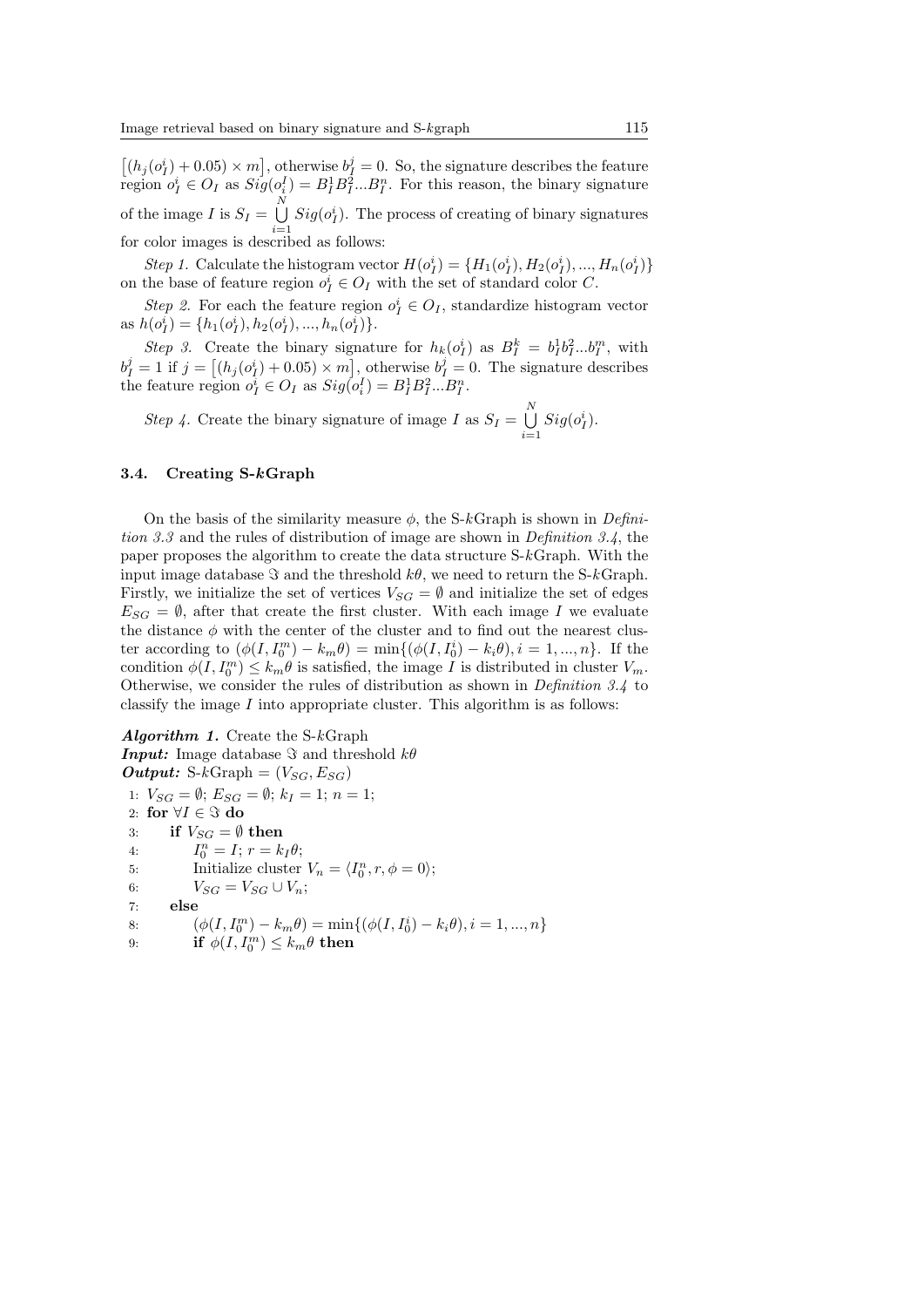10:  $V_m = V_m \cup \langle I, k_m \theta, \phi(I, I_0^m) \rangle;$ 11: **else** 12:  $k_I = [(\phi(I, I_0^m) - k_m \theta)/\theta];$ 13: **if**  $k_I > 0$  **then** 14: *I*  $n_0^{n+1} = I$ ;  $r = k_I \theta$ ; 15: Initialize cluster  $V_{n+1} = \langle I_0^{n+1}, r, \phi = 0 \rangle;$ 16:  $V_{SG} = V_{SG} \cup V_{n+1};$ 17:  $E_{SG} = E_{SG} \cup \{ \langle V_{n+1}, V_i \rangle | \phi(I_0^{n+1}, I_0^i) \leq k\theta, i = 1, ..., n \};$ 18:  $n = n + 1;$ 19: **else** 20:  $\phi(I, I_0^m) = k_m \theta;$ 21:  $V_m = V_m \cup \langle I, k_m \theta, \phi(I, I_0^m) \rangle;$ 22: **end if** 23: **end if** 24: **end if** 25: **end for** 26: **Return** S-kGraph =  $(V_{SG}, E_{SG})$ ;

#### **3.5. Image retrieval algorithm**

After creating the S-*k*Graph, we need to query the similarity images on it. With each query image  $I_Q$ , we need to query the set of the similarity images *IMG*. This query process finds out the nearest cluster in S-*k*Graph with  $\phi_{\min} = \phi(I_Q, I_0^m) = \min{\{\phi(I_Q, I_0^i), i = 1, ..., n\}}$ . On the other hand, we need to query the similarity images at adjacent vertex with the measure less than threshold  $k\theta$ . This algorithm is described as follows:

*Algorithm 2.* Image Retrieval Algorithm based on S-*k*Graph *Input:* query image  $I_Q$ , S- $k$ Graph=( $V_{SG}$ ,  $E_{SG}$ ), threshold  $k\theta$ *Output:* set of a similarity image *IMG*

1:  $IMG = \emptyset$ ;  $V = \emptyset$ ; 2:  $\phi_{\min} = \phi(I_Q, I_0^m) = \min{\{\phi(I_Q, I_0^i), i = 1, ..., n\}};$ 3: **for**  $V_i \in V_{SG}$  **do**  $4:$  **if**  $\phi(I_0^m, I_0^i) \leq k\theta$  then 5:  $V = V \cup V_i$ ; 6: **end if** 7: **end for** 8: **for**  $V_i \in V$  **do**  $9:$   $IMG = IMG \cup \{I_k^j, I_k^j \in V_j, k = 1, ..., |V_j|\};$ 10: **end for** 11: **Return** *IMG*;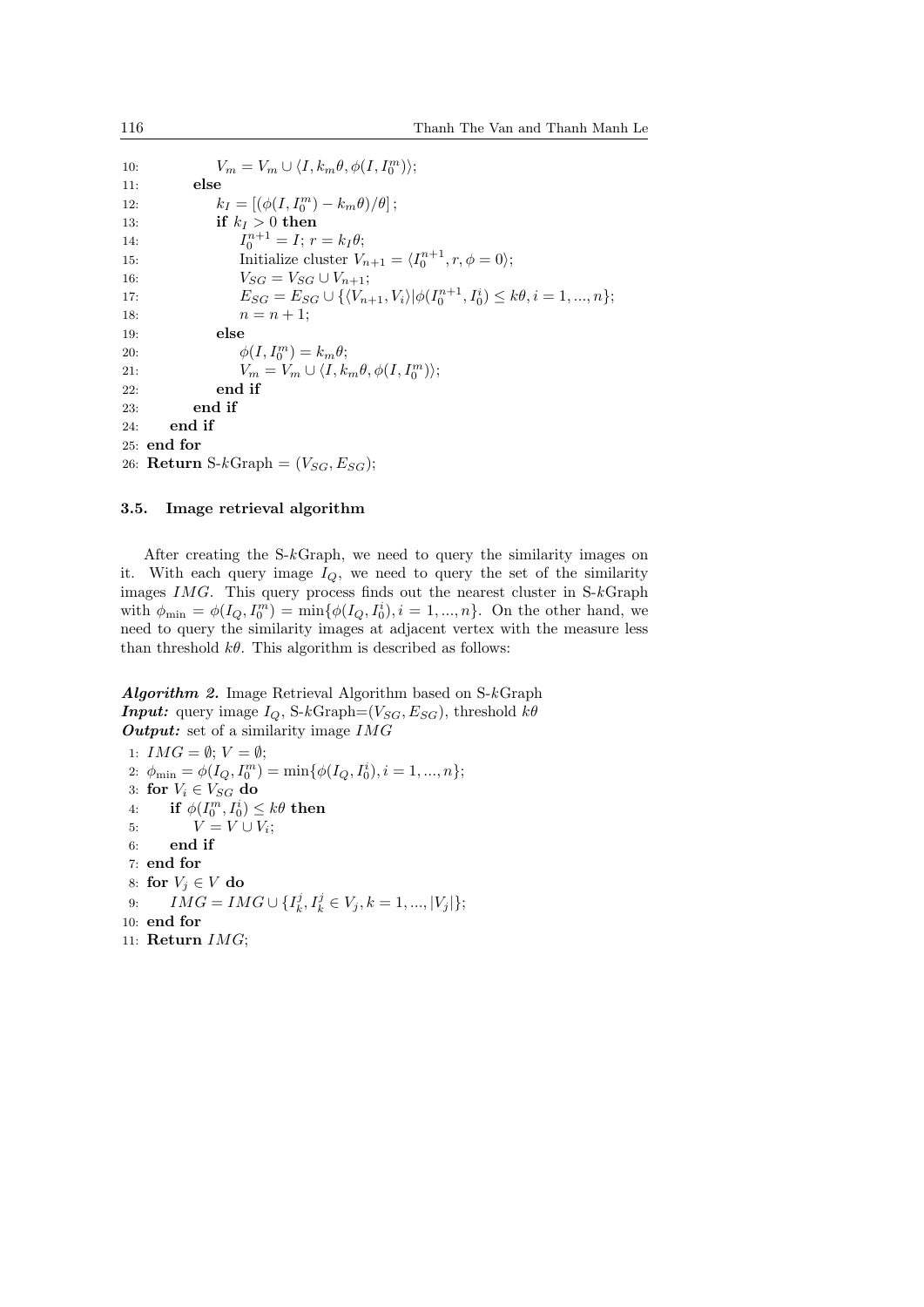## **4. Experiments**

## **4.1. Model of image retrieval system**



*Figure* 2. The model of RBIR using S-*k*Graph



*Figure* 3. A sample result of image retrieval based on S-*k*Graph

## *Phase 1: Perform pre-processing*

*Step 1.* Extract feature regions of the images in database into the form of feature vectors.

*Step 2.* Convert the feature vectors of the image into the form of binary signatures.

*Step 3.* Calculate the similarity measure among the binary signatures of the images and insert into S-*k*Graph.

*Phase 2: Implement Query*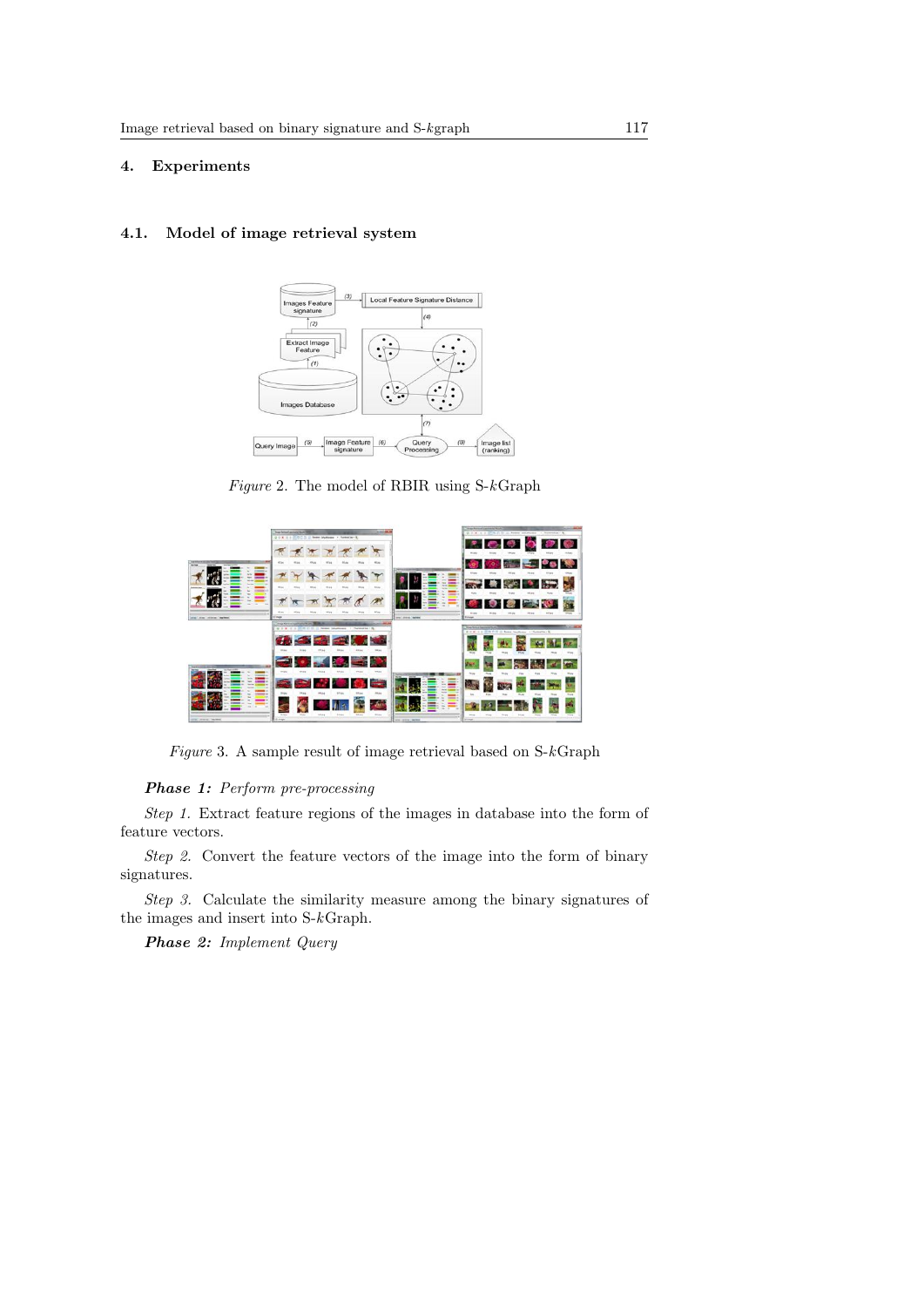*Step 1.* For each query image, we extract the feature vector and convert into binary signature.

*Step 2.* Perform the process of binary signature retrieval on S-*k*Graph to find out the similarity images.

*Step 3.* After creating the similarity images, we carry out an arrangement from high to low and give a list of the images on the basis of the similarity binary signatures.

## **4.2. The experimental results**

The experimental processing is done on COREL sample data [6] including 10,800 images which are divided into 80 different subjects. With each query image, we retrieve images on COREL data so as to find out the most similar ones to the query image. Then, we compare to the list of subjects of images to evaluate the accurate method.

Binary signatures are introduced into two forms of query structure including SSF (sequential signature file) and S-*k*Graph. Fig.6 and Fig.7 describe empirical figures about the similarity image retrieval process on COREL images.



*Figure* 4. Number of comparisons to create S-*k*Graph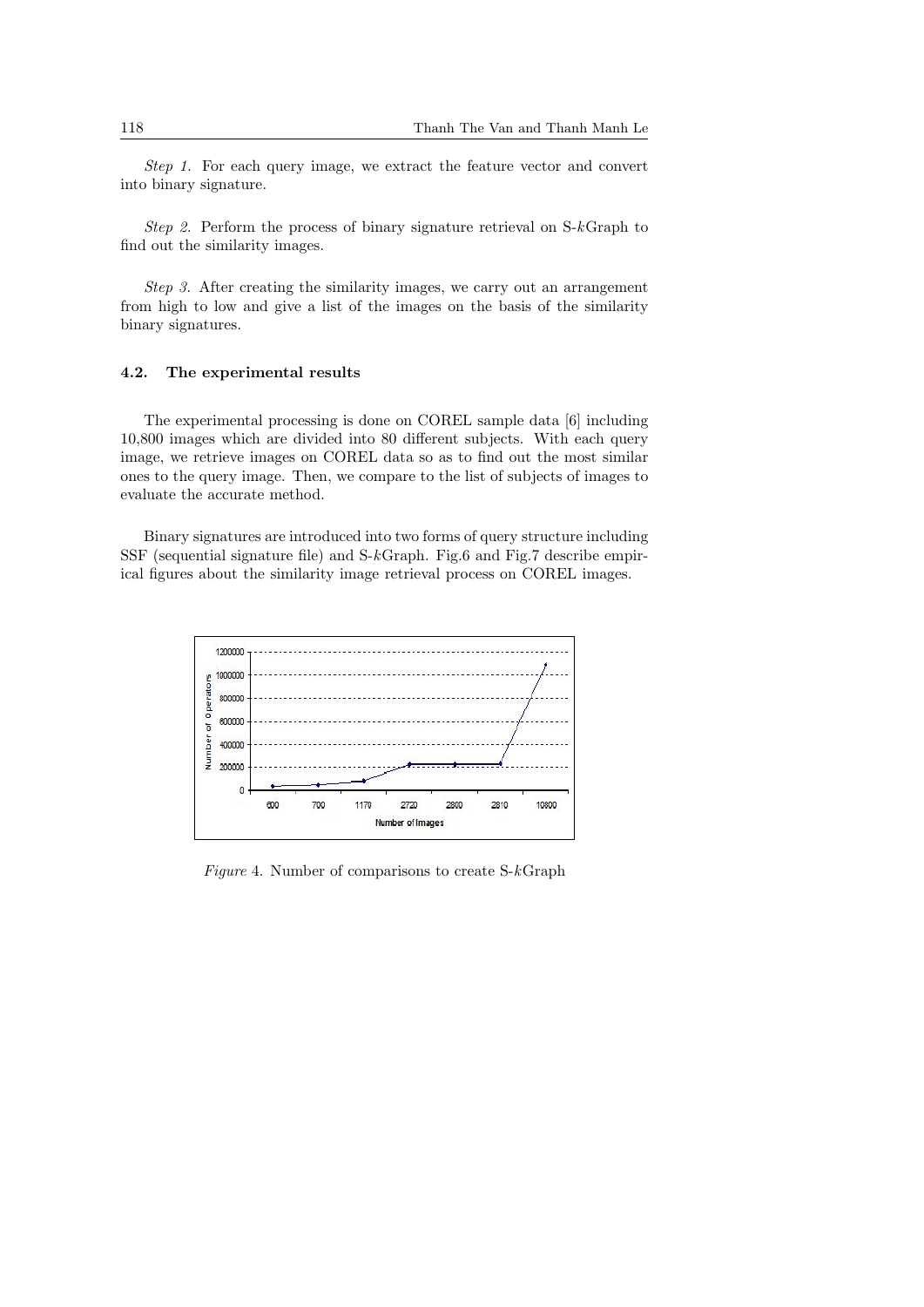

*Figure* 5. The time to create S-*k*Graph



*Figure* 6. Number of comparisons to query image



*Figure* 7. The time to query image

# **5. Conclusion**

The paper gives a similar evaluation method between two images on the basis of binary signature and creates S-*k*Graph to describe the relationship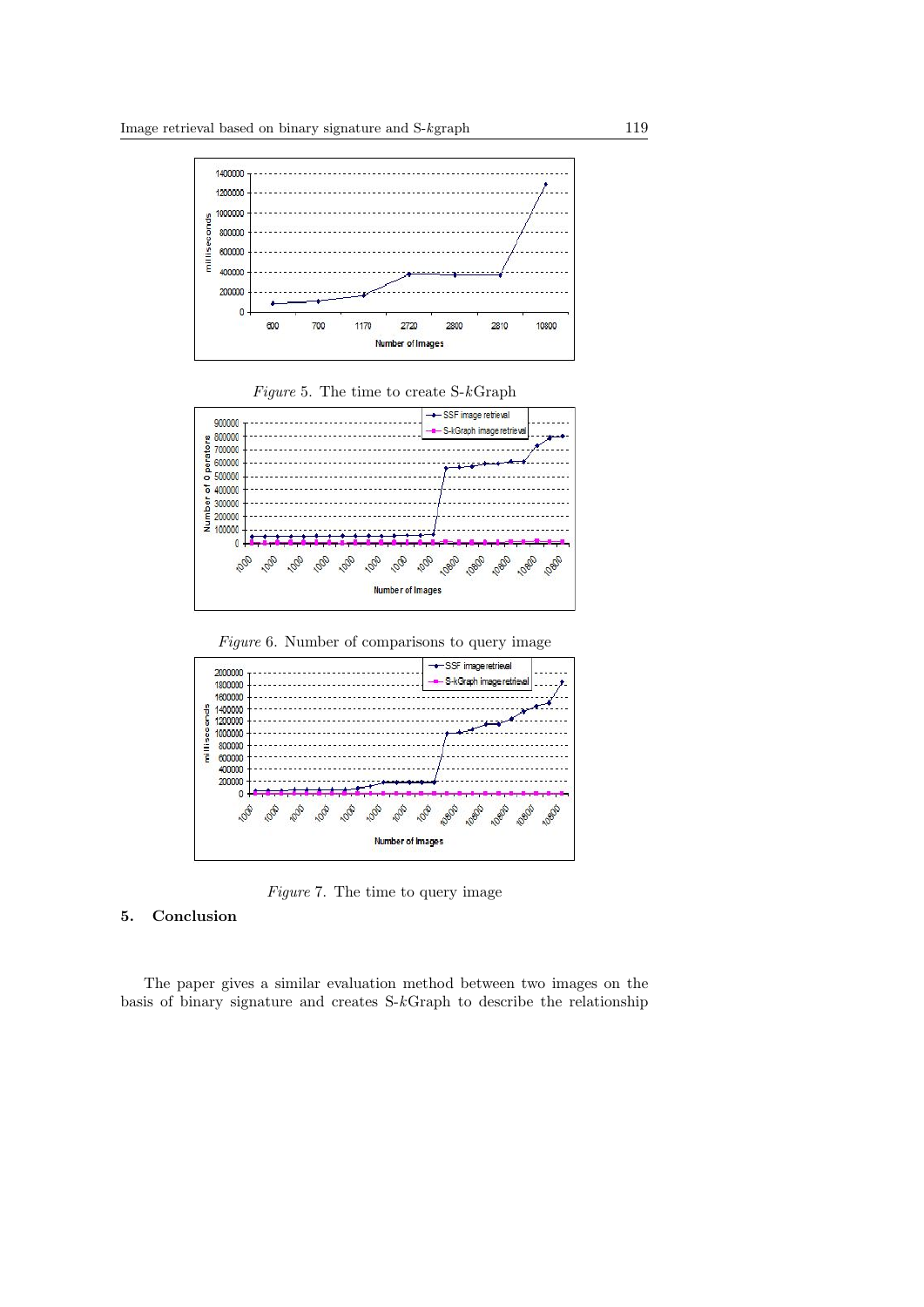

*Figure* 8. Recall



*Figure* 9. Precision

between images. As a result, the paper creates the image retrieval system model on the basis of feature regions which are to simulate the experiment on COREL's image data classification. According to experimental results, the method of evaluation which is based on S-*k*Graph speeds up in query similarity images more than query in SSF (sequential signature file). However, the use of the features of color gives an inaccurate result in the sense of image content. Therefore, the future development is to extract objects on the image. Consequently, the paper gives binary signatures to describe objects as well as the contents of images. On the basis of these binary signatures, we assess the similarity measure and return the set of similarity images with query image.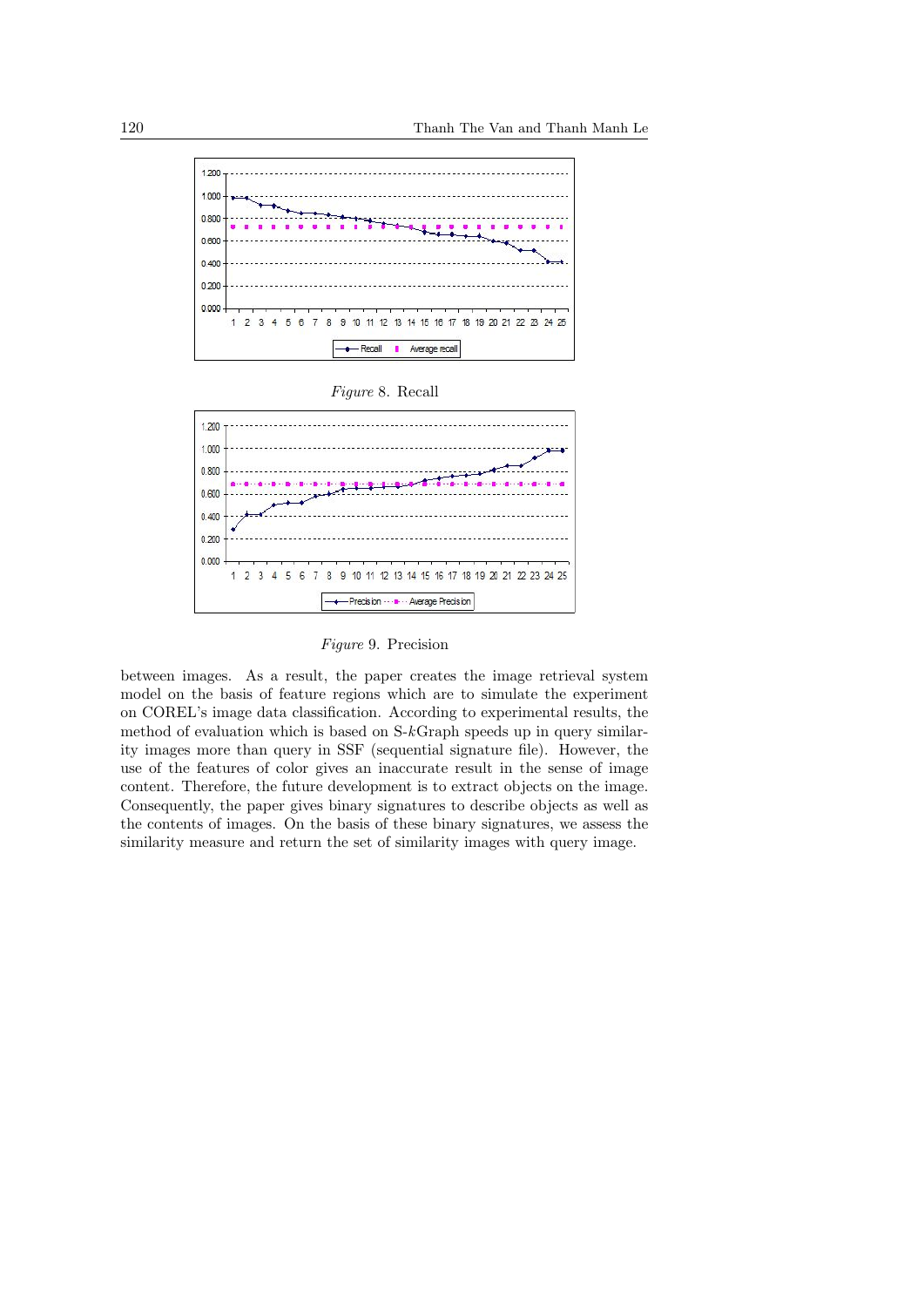#### **References**

- [1] **Guang-Hai Liu and Jing-Yu Yang,** Content-based image retrieval using color difference histogram, *Pattern Recognition*, **46** (2013), 188–198.
- [2] **Bartolini, I., P. Ciaccia and M. Patella,** Query processing issues in region-based image databases, *Knowl. Inf. Syst*, **25** (2010), 389–420.
- [3] **Wang, X.Y., J.F. Wu and H.Y. Yang,** Robust image retrieval based on color histogram of local feature regions, *Springer Science + Business Media, Multimed. Tools Appl.*, **49** (2010), 323–345.
- [4] **Wang, X.Y. et al.,** Robust color image retrieval using visual interest point feature of significant bit-planes, *Digital Signal Processing*, **23** (2013), 1136–1153.
- [5] **Zhenjun Tang et al.,** Robust image hash function using local color features, *Int. J. Electron. Commun. (AE)*, **67** (2013), 717–722.
- [6] **Corel Corp,** http://www.corel.com.
- [7] **Yangjun Chen and Yibin Chen,** On the signature tree construction and analysis, *IEEE Trans. Knowl. Data Eng.*, **18** (2006), 1207–1224.
- [8] **Bahri Abdelkhalak and Hamid Zouaki,** EMD similarity measure and metric access method using EMD lower bound, *Int. J. of Computer Science & Emerging Technology*, **2** (2011), 323–332.
- [9] **Singha, M. and K.Hemachandran,** Content based image retrieval using color and textual, *Signal & Image Processing*, **3** (2012), 39–57.
- [10] **Hurtut, T., Y. Gousseau and F. Schmitt,** Adaptive image retrieval based on the spatial organization of colors, *Computer Vision and Image Understanding*, **112** (2008), 101–113.
- [11] **Nascimento, M.A., E. Tousidou, V. Chitkara and Y. Manolopoulos,** Image indexing and retrieval using signature trees, *Data & Knowledge Engineering*, **43** (2002), 57–77.